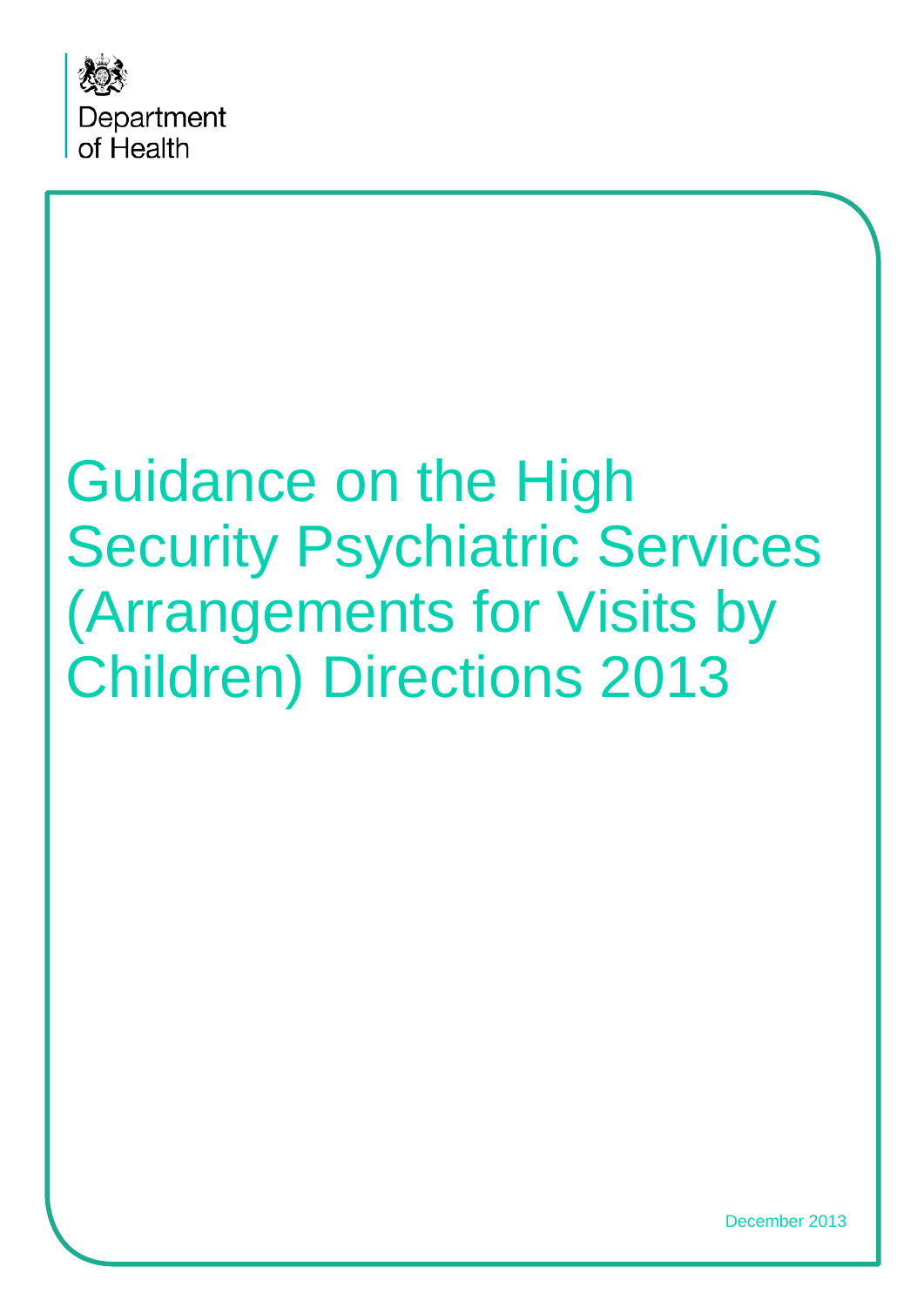**Title:** Guidance on the High Security Psychiatric Services (Arrangements for Visits by Children) Directions 2013

**Author:** Andrew Herd SCLGCP / MHD&E / FMH&OH / Cost centre: 11160

**Document Purpose:** Guidance

**Publication date:** December 2013

**Target audience:** Providers of high security services (Rampton, Broadmoor and Ashworth).

#### **Contact details:**

Andrew Herd High Secure Services Department of Health Quarry House Quarry Hill Leeds LS2 7UE

Email: andrew.herd@dh.gsi.gov.uk

You may re-use the text of this document (not including logos) free of charge in any format or medium, under the terms of the Open Government Licence. To view this licence, visit [www.nationalarchives.gov.uk/doc/open-government-licence/](http://www.nationalarchives.gov.uk/doc/open-government-licence/)

© Crown copyright

Published to gov.uk, in PDF format only.

[www.gov.uk/dh](http://www.gov.uk/dh)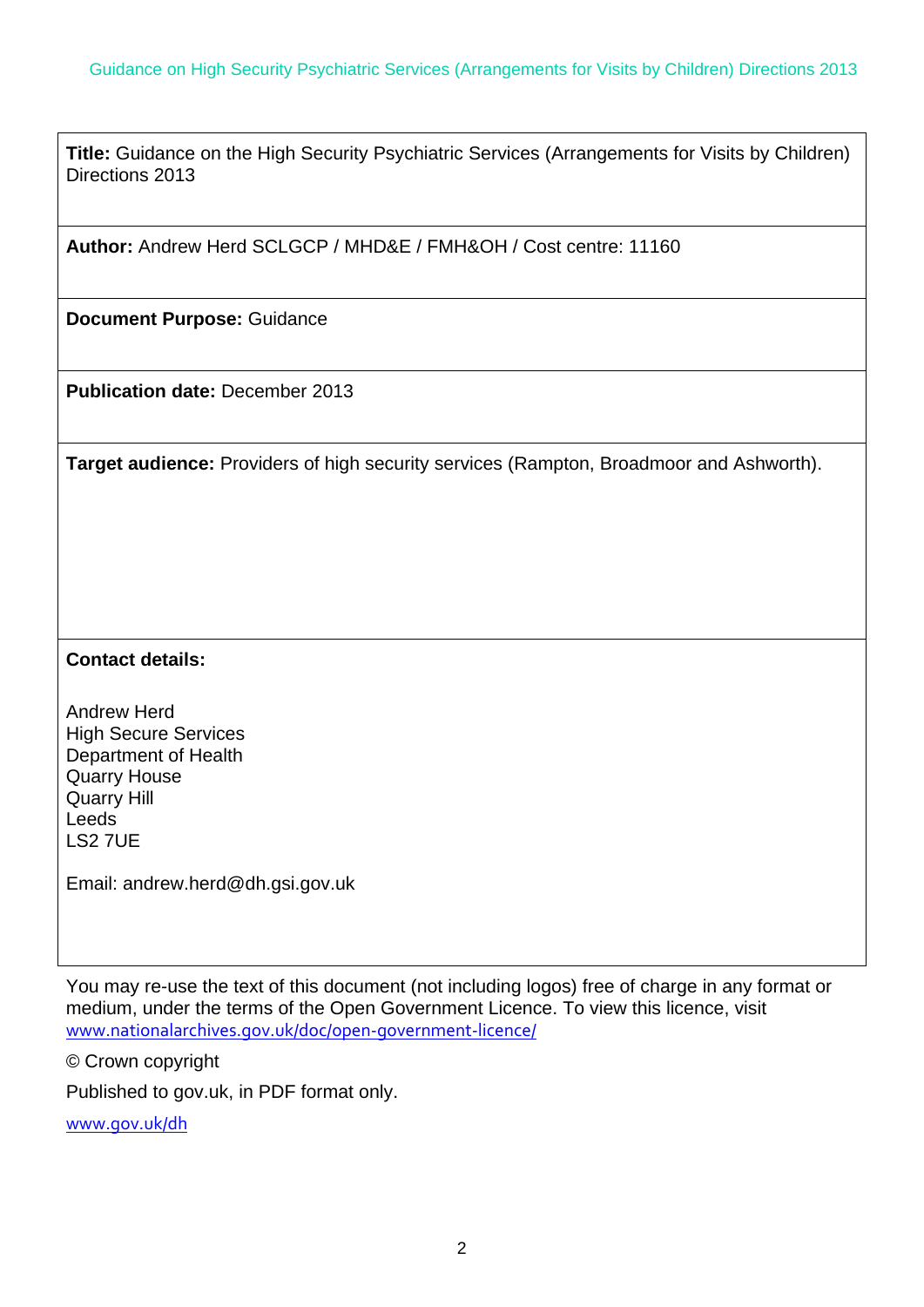## Guidance on the High Security Psychiatric Services (Arrangements for Visits by Children) Directions 2013

**Prepared by Andrew Herd**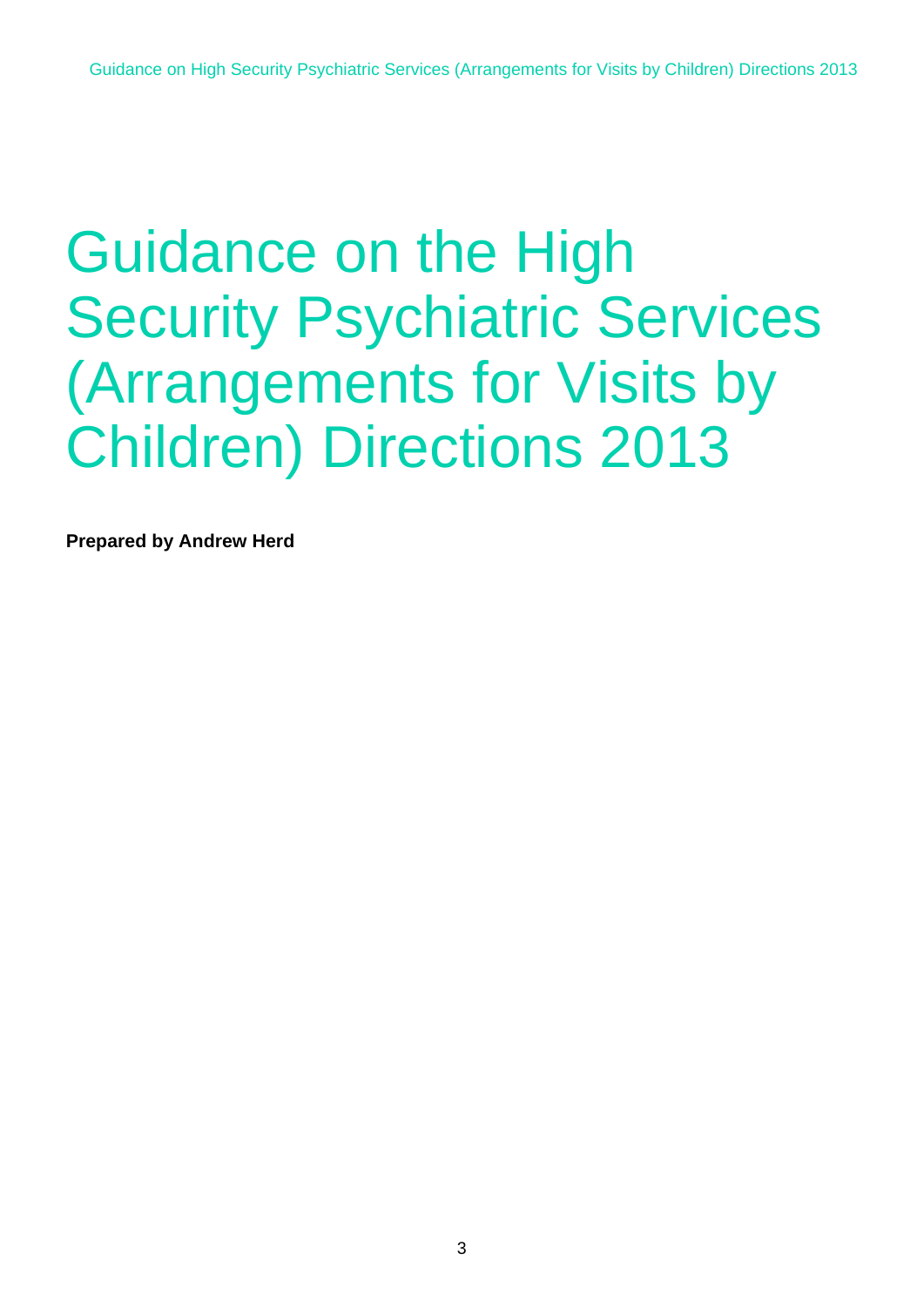## **Summary**

- 1. This guidance accompanies the High Security Psychiatric Services (Arrangements for Visits by Children) Directions 2013, which cover the arrangements for visits by children to high secure hospitals. The 2013 Directions and this guidance replace the previous directions (Visits by Children to Ashworth, Broadmoor and Rampton Hospitals Directions 1999) and associated guidance. Following the report of the Savile Investigation in 2014, this guidance will be updated if necessary.
- 2. High secure providers must ensure that visits by children only take place in accordance with these Directions and taking into account this guidance.

## Key principles

- 3. As with the previous Directions, the key principles of the Directions and guidance are:
	- (i) decisions should always be made in the child's best interests;
	- (ii) the child's wishes and feelings about the visit, taking account of his/her age and understanding, should be considered;
	- (iii) the child's welfare should be safeguarded and promoted; and
	- (iv) the child's contact with family members should be supported, whenever that contact is in the child's best interests.

#### Other legislation and guidance

- 4. This guidance should be read in conjunction with the Mental Health Act 1983 Code of Practice and Working Together to Safeguard Children (DfE, March 2013) guidance on safeguarding.
- 5. The Mental Health Act 1983 Code of Practice states (paragraphs 19.17 to 19.19) that: "All hospitals should have written policies and procedures regarding the arrangements for children and young people who visit patients in hospital and for visits to patients who are children or young people. Policies should be drawn up in consultation with local social services authorities and local safeguarding children boards.

"Local policies should ensure that the best interests and safety of the children and young people concerned are always considered and that visits by or to children and young people are not allowed if they are not in their best interests. However, within that overarching framework, hospitals should do all they can to facilitate the maintenance of children's and young people's contact with friends and family.

"Information about visiting should be explained to children and young people in a way that they are able to understand. Environments that are friendly to children and young people should be provided where necessary."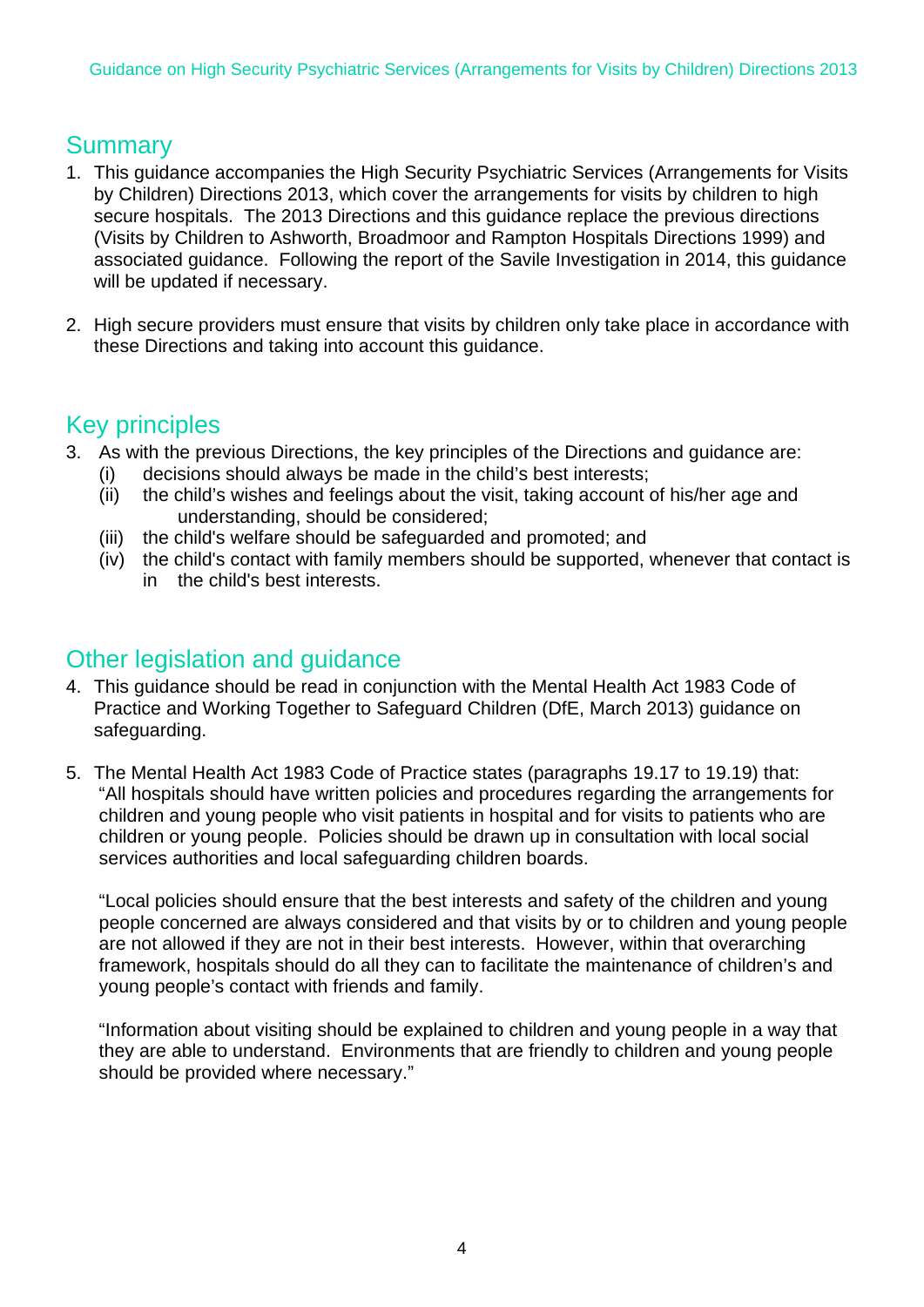6. Local Authority Circular LAC(99)23 refers to the specific tasks to be undertaken by local social service authorities in receipt of a request from the hospital for advice on whether it is in the best interests of a child to visit a named patient. Local Authority Circular LAC(2000)18 refers to who can accompany a child on a visit to a named patient. It is issued as statutory guidance under section 7 of the Local Authority Social Services Act 1970.

## Visits by children

- 7. A high secure provider may not allow a child to visit any patient in a high secure hospital unless it is satisfied that the visit is in the child's best interests and has approved the visit in accordance with these Directions. The only exception to this is where there is a contact order made under the Children Act 1989, which specifies that the child may visit the patient in the high secure hospital. In such cases, visits should be allowed unless there are concerns about a patient's mental state at the time of the visit such that the nominated officer decides a visit would not be in the child's best interests.
- 8. In the case of a patient judged to present a risk of harm or potential harm to a child, the child must be within the permitted categories of relationship to the patient as set out in paragraph (2)(2)(b) of the Directions. If the child does not satisfy the relationship criteria, the hospital must refuse the request for a visit.
- 9. Those with parental responsibility for the child are required to give their consent in writing for the child to visit the patient. They should be asked to provide the provider with correct, accurate information on the relationship between the child and patient. They should be asked to take account of the views of the child, their wishes and feelings about the visit and consider his/her age and understanding in deciding whether to give their consent.
- 10.If more than one person has parental responsibility for the child, it is the person with parental responsibility with whom the child lives who is required to give their consent, though consideration should be given to seeking the views of the person sharing parental responsibility. If, however, the child is subject to a care order, it is the designated local authority in whose care the child is placed, who is required to give consent. The local authority should consult with those persons who share parental responsibility before reaching a decision.

## Nominated officer

- 11.Paragraph (3)(1)(a) of the Directions requires the high secure provider to nominate a senior manager in the high secure hospital who is to be responsible for overseeing the process of dealing with any request for permission for a child to visit a patient and for deciding whether to approve the visit. This nominated officer should be directly accountable to the Chief Executive, and will usually be the Head of Social Care or an equivalent post.
- 12.Providers must also establish a multi-disciplinary panel to assist and advise the nominated officer in carrying out his/her responsibilities and reaching decisions on applications. The provider must ensure contingency arrangements are in place to cover the nominated officer and panel roles during periods of annual leave, sickness or other periods of absence.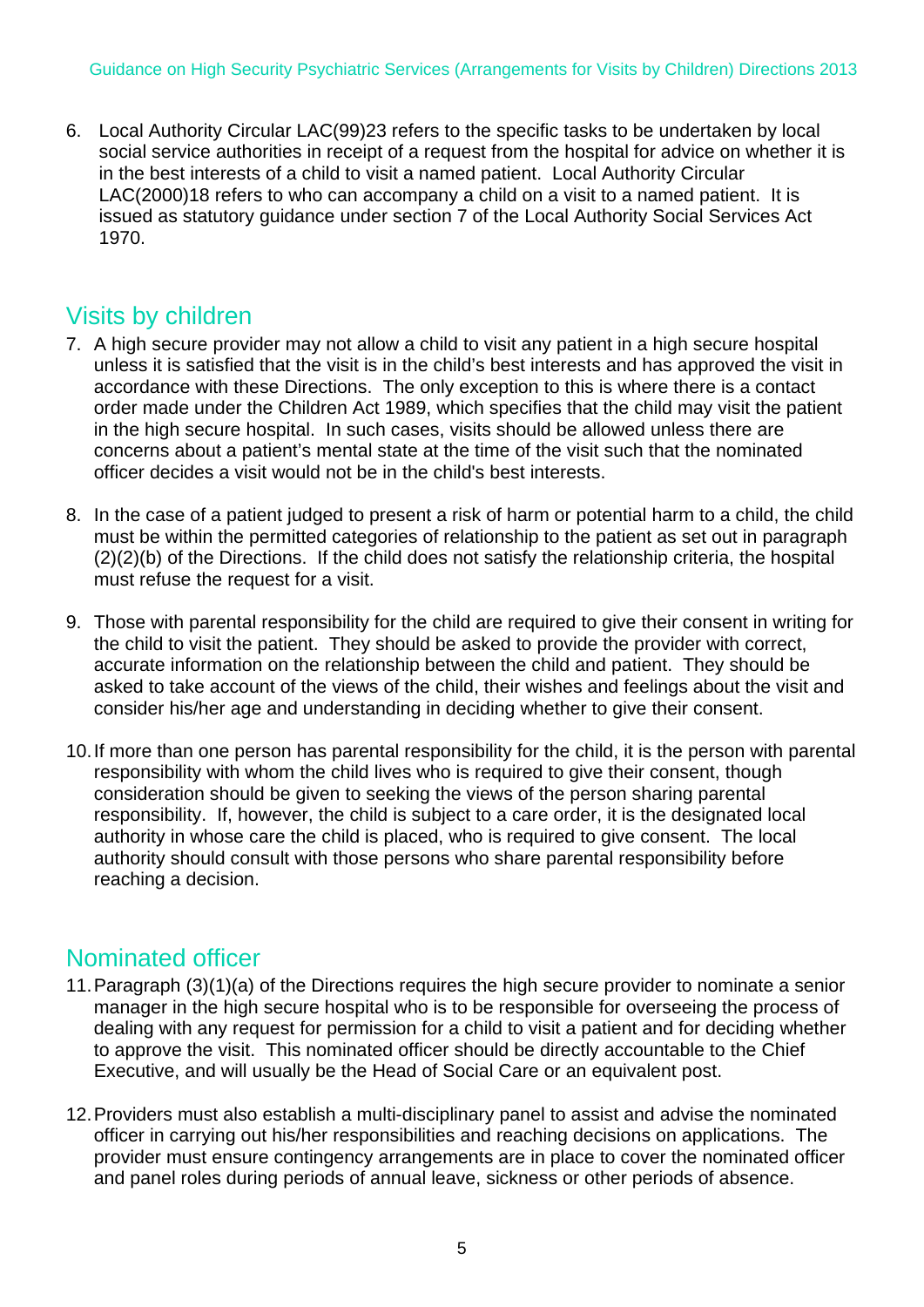## Complaints procedure

- 13.Each provider is required to operate a formal system for considering representations about any decision not to allow a child to visit (paragraph (5) of the Directions). This system should be consistent with the provider's overall complaints procedure and should contain an independent element. At least some of those considering representations should have relevant child safeguarding experience. Assistance and guidance on the use of the complaints procedure should be made available to patients. Patients may need assistance to make a complaint, and there may be a role for an advocate from an independent agency to provide this help.
- 14.If the complaint relates to whether procedures were adhered to, the complaint will be dealt with through this procedure. If the complaint relates to the outcomes (i.e. a decision to refuse a visit) the complaint should also be dealt with through this procedure but the nominated officer must decide whether the local social services authority should be involved. If the local social services authority advice was to refuse the visit, the complaint should be copied to them to investigate via their local authority complaints procedure. The local social services authority will be expected to share the outcome of its investigation with the hospital.

#### Records

15. Providers should have clear policies on record-keeping in relation to the arrangements for children visiting high secure hospitals. These policies should cover records on requests for visits, decisions on whether visits should take place, and actual visits. Policies should also state retention periods.

## Provision of Information

- 16. The nominated officer must ensure that information is provided to patients and parents and any other persons with parental responsibility for the child, or caring for the child, concerning the arrangements for visits by children to the hospital. An information leaflet should be available which sets out:
	- (i) the child visits policy, which should meet the requirements of the Directions. It is important that the leaflet stresses the context for the policy i.e. that visits should only take place where they are in the best interests of the child, and as part of the provider's safeguarding policy;
	- (ii) the procedures for dealing with requests (as set out below);
	- (iii) the role of local social services authorities in assessing whether a visit is in the best interests of a child and clarifying that information will need to be disclosed to and by the local social services authority;
	- (iv) arrangements at the hospital for visitors;
	- (v) the requirement that all children approved for visits must be accompanied by the person with parental responsibility for the child and with whom the child lives or another person caring for the child. However, a child aged 16 or 17 may visit unaccompanied if the nominated officer is satisfied that it is safe for them to do so;
	- (vi) complaints procedure if a patient is refused permission for a child to visit;
	- (vii) decisions to permit a child to visit are reviewed after one year using the same criteria as for the initial decision; and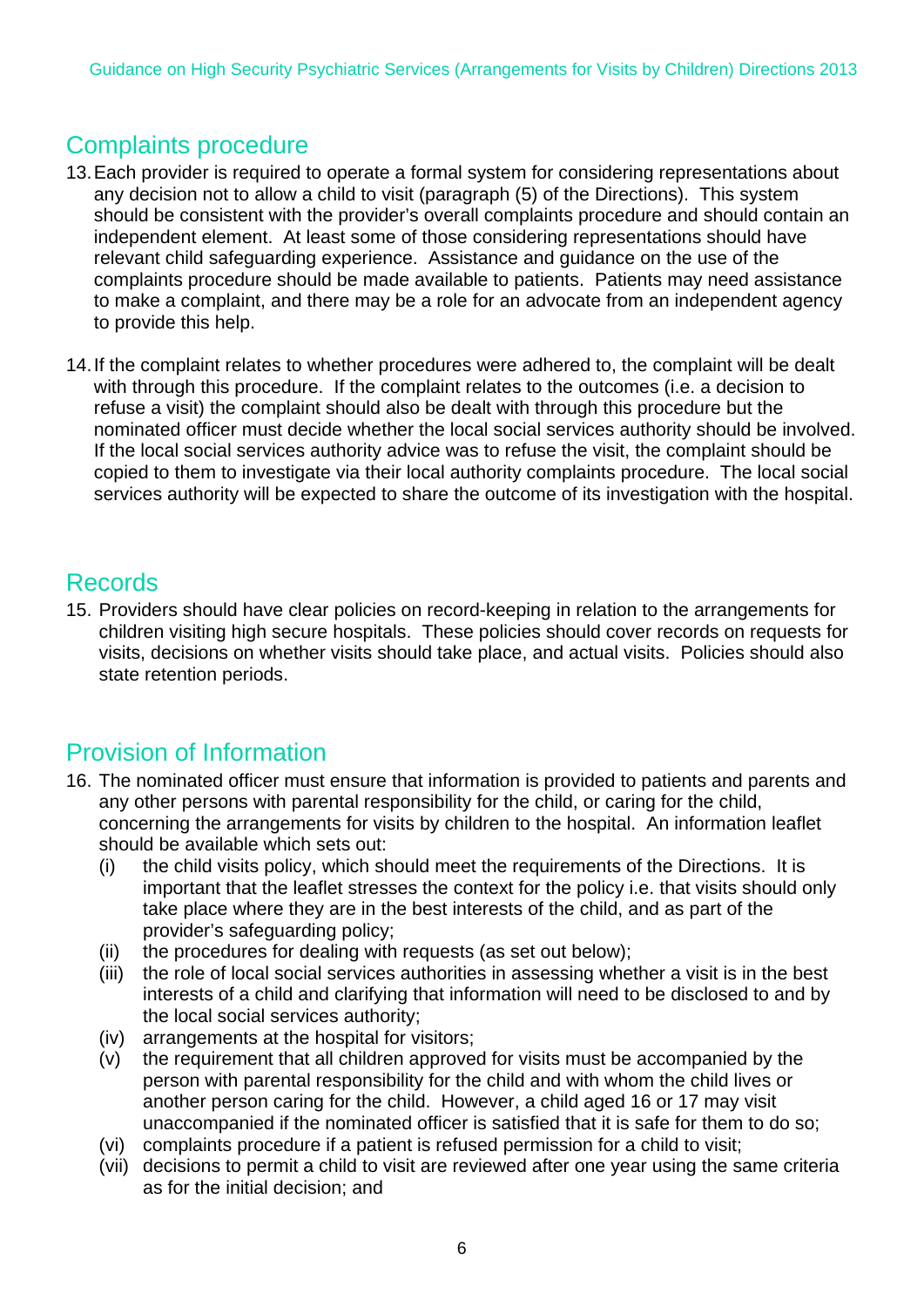- (viii) the provider reserves the right to refuse to allow a visit to take place, for example, if there are concerns about the patient's mental state at the time of the proposed visit.
- 17. The information leaflet has an important role to play in assisting providers and local social services authorities to work constructively with families and in ensuring that when making the decision, the nominated officer takes account of all relevant information.

#### Procedure for deciding requests for visits

- 18. The procedure is intended to work as follows:
	- (i) The patient makes a request in writing for a child to visit. This request must be forwarded promptly to the nominated officer (paragraph (3)(2) of Directions). Staff in the hospitals must be aware that some patients may require support in making a written application (either from their family or their clinical team). There may be a role for an advocate from an independent agency to provide this.
	- (ii) If the patient is judged to be a risk, or potential risk of harm, to children, the child must be within the permitted categories of relationship as set out in paragraph (2)(2)(b) of the Directions. If it is clear from the written application that the child does not satisfy the relationship criteria, the nominated officer must refuse the visit (paragraph (3)(11) of the Directions). The nominated officer must notify the patient in writing of the decision and reasons for it. However, the patient has no right to make representations against this decision.
	- (iii) If (ii) does not apply, the nominated officer should obtain written permission from the patient to contact those with parental responsibility for the child. The nominated officer should then write to the person(s) with parental responsibility for the child explaining that a request for a visit has been made. The leaflet produced by the provider should be enclosed. Those with parental responsibility should be asked to confirm the relationship between the patient and the child, and to state whether they agree to the child visiting the patient. It should be explained that the nominated officer is required to contact their local authority to ask them for advice on the child's best interests. This advice assists them to make a decision on whether the request for visits should be approved. If more than one person has parental responsibility for the child, it is the person with parental responsibility with whom the child lives who is required to give their consent.
	- (iv) In the case of a child who is looked after by the local authority and subject to a care order (with parental responsibility shared by the local authority and the parent(s)), the designated local authority has responsibility for providing consent but their decision should be taken following consultation with those with parental responsibility. Where a child is looked after by the local authority but is not subject to a care order, the person with parental responsibility is required to give their consent.
	- (v) In the case of a child living with someone who does not have parental responsibility (e.g. the child lives with a grandparent), the nominated officer should write also to the person with day-to-day care for the child explaining that a request for a visit has been made and that the person with parental responsibility will be contacted as in (iii) above.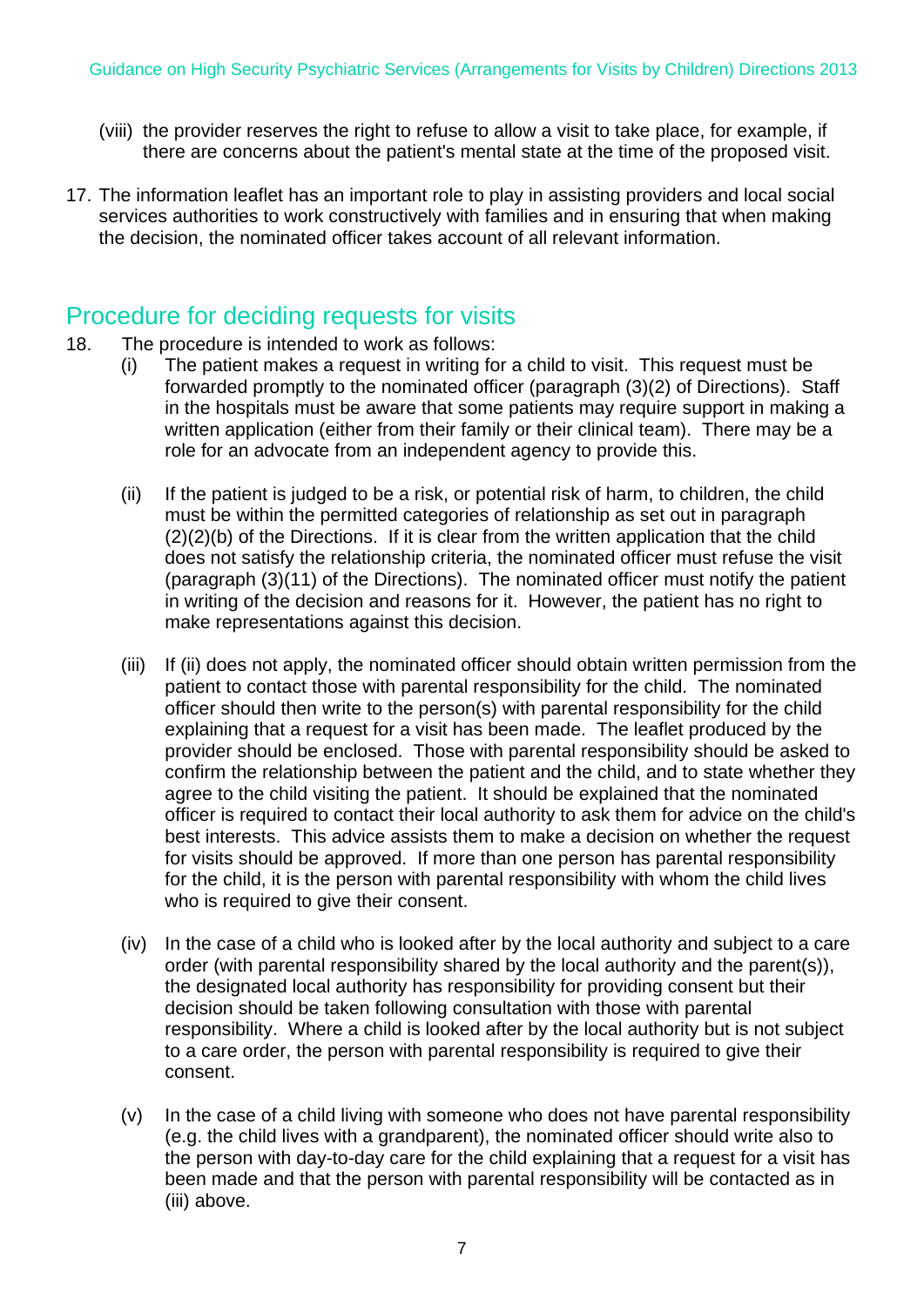- (vi) If the person(s) with parental responsibility responds to the nominated officer stating they do not agree to the child visiting the patient, the nominated officer must refuse the visit. The decision and the reasons for the decision must be put in writing to the patient.
- (vii) If those with parental responsibility state they are prepared to agree that their child may visit the patient, the nominated officer should arrange for the patient's clinical team to undertake an assessment. This assessment is to judge the level of risk, if any, presented by him or her to children and to the particular child for whom the visit request has been made. The voice of the child, their feelings and wishes about the visit should be taken into account. Procedures for undertaking this type of assessment should be agreed with both the local authority children's services departments and local safeguarding children's boards.
- (viii) If the provider's assessment indicates that the patient's mental health state and/or risk to children is such (in the immediate or longer-term) that it would not be appropriate for the child to visit the patient, the nominated officer should refuse the request for the visit (paragraph (3)(5)(a) of the Directions). The decision to refuse the visit must be put in writing to the patient and the person with parental responsibility and include details of the complaints procedure.
- (ix) If the provider's assessment does not rule out a visit on the grounds of (viii) above, the nominated officer must in all cases contact the local authority where the child resides, to seek their advice on whether it is in the best interests of the child involved to visit the patient (paragraph (3)(5)(b) of the Directions). The written request for this advice should be addressed to the local authority and include a copy of the provider's assessment. The nominated officer should share any relevant information about the patient with the local authority in the area in which the child resides, in order to assist the local authority to undertake its assessment of the child's best interests with regard to the proposed visit. If the nominated officer has knowledge of any other local authorities which have relevant information about the child or the child's family, this information should be shared also with the relevant local authority.
- (x) On receipt of the request from the provider, if the request falls within the local authority's statutory responsibilities, the local authority should contact those with parental responsibility (and those caring for the child if they are different) to arrange to undertake an assessment. In relation to the proposed visit to the named patient, this assessment should establish:
	- the child's legal relationship with the named patient;
	- the quality of the child's current relationship with the named patient and prior to their hospitalisation;
	- whether there has been past, alleged or confirmed abuse of the child by the patient;
	- future risks of significant harm to the child if the visit took place;
	- the child's wishes and feelings about the visit, taking account of his/her age and understanding;
	- the views of those with parental responsibility and, if different, person(s) with day to day care for the child;
	- if it is known the child has lived in other local authority areas, what other relevant information is known about the child and family; and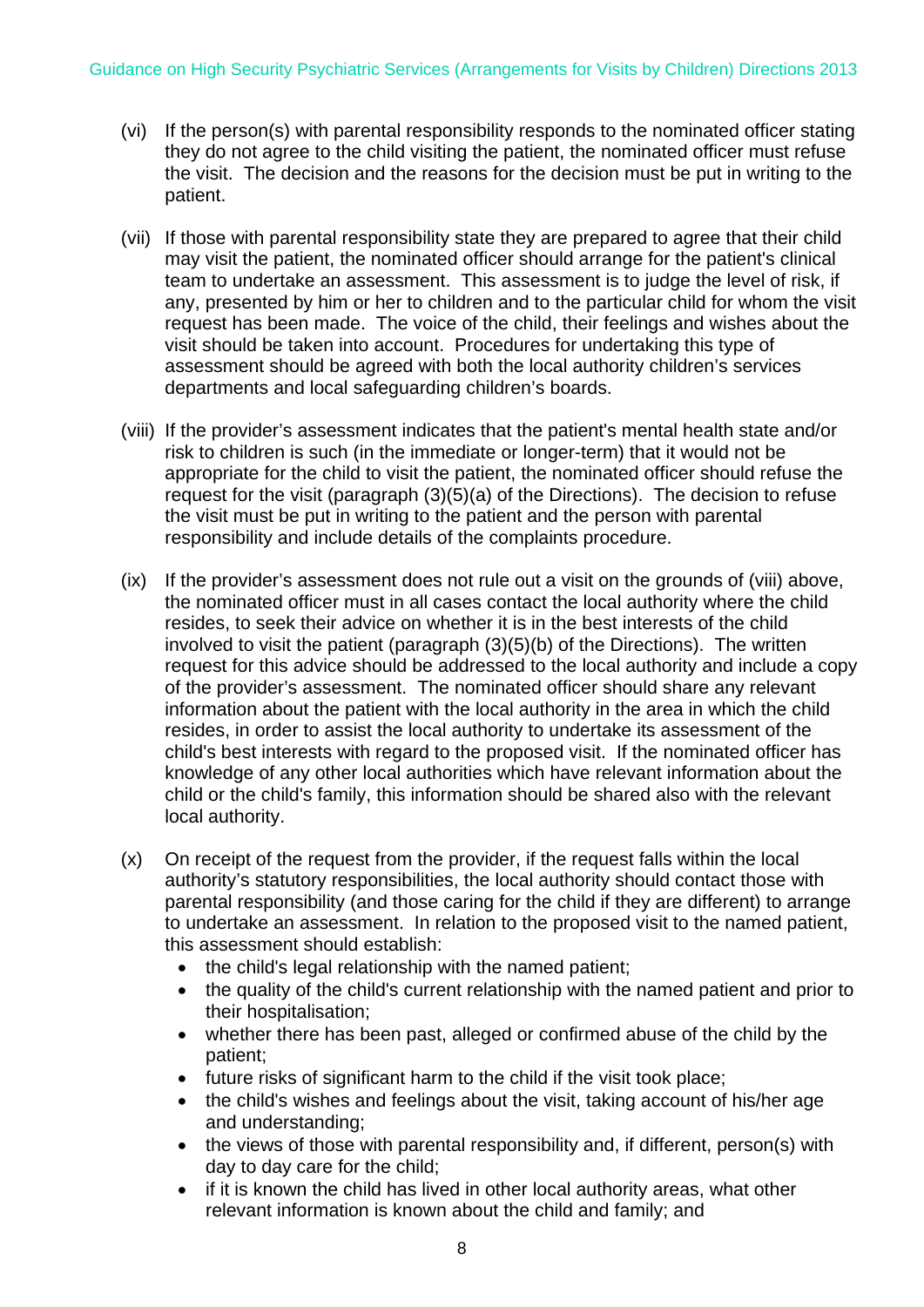- the frequency of contact that would be appropriate.
- (xi) Once the assessment has been completed the local authority should send a report to the nominated officer at the hospital stating whether, in its opinion, the visit would be in the best interests of the child. The decision should take account of:
	- the nature (for example, quality and duration) of the child's attachment to the patient;
	- past abuse and/or risk of significant harm to the child from the named patient;
	- the views of the child, taking account of his age and understanding, and of those with parental responsibility and, if different, person(s) with day to day care for the child;
	- the opinions of professionals who have knowledge of the child; and
	- the provider's assessment.
- (xii) If the person(s) with parental responsibility refuses to co-operate with the local authority assessment, the local authority should consider its legal position. If the child is known to the local authority, it could make its report on the basis of the information it has already, but make it clear that the information is not up to date and does not take account of the wishes and feelings of the child. If the local authority holds no information about the child, it will be unable to make any report to the hospital. This information should be conveyed to the hospital.
- (xiii) If the relevant local authority concludes that a visit is not or may not be in the child's best interests, the nominated officer must not allow the visit to take place (paragraph (3)(7) of the Directions). The decision to refuse the visit must be put in writing to the patient, the child (if appropriate), those with parental responsibility, person(s) with day to day care for the child, if different, and the local authority. Details of the complaints procedure should be given. If the local authority advises that, in their view, a visit would be in the child's best interests, the nominated officer should make a decision following discussion with the local authority. This should take account of shared information relating to any potential risk posed by the patient, and the potential risk of significant harm being suffered by the child (paragraph (3)(6) of the Directions).
- (xiv) Any visits by children must take place in an appropriate setting designated for visits by children and not in ward areas. Visits must be properly supervised. A child visiting a hospital may only have contact with the named patient for whom a visit has been approved. Areas designated for child-visiting should be child-centred and child-friendly, taking account of the age of the children, whilst maintaining the required level of security. The nominated officer must ensure there are sufficient staff, of an appropriate grade and with requisite knowledge and understanding, present to supervise children's visits at all times and to prevent unauthorised contacts (paragraph (7)(1)(e) of the Directions). Paragraph (7)(1)(d) of the Directions allows for a visit to take place in exceptional circumstances in an area or place not designated for child visits. This is to cover exceptional circumstances, such as a patient's serious illness. In such circumstances, the place for the visit must be appropriate, not detrimental to the child, and be approved by the nominated officer.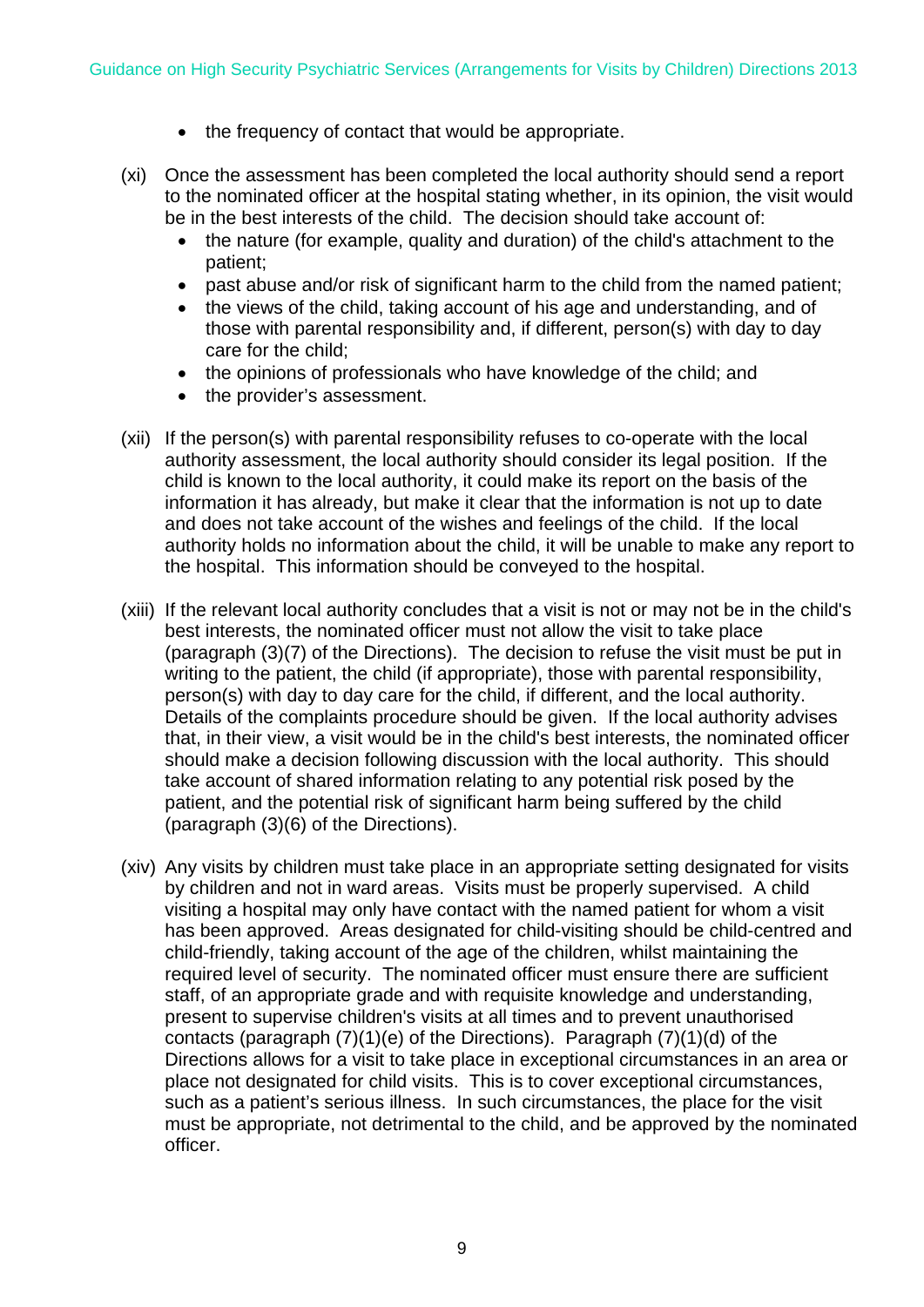- (xv) The nominated officer must ensure that a child's contact with a patient within the hospital takes place at a frequency which is in the child's best interests, taking account of advice from the local authority. All visits by children should specifically authorised by the nominated officer.
- (xvi) The nominated officer has the right to refuse a visit, for example, if there are concerns about the patient's mental state at the time of the visit (paragraph (4)(3) of the Directions. The reasons for the refusal should be explained to the patient, those with parental responsibility, people with day to day care for the child, if different, and, if appropriate, the child.
- 19. The flow chart attached at **Annex A** details these processes for identifying whether the visit is in the child's best interests.

#### Visits in exceptional circumstances

20. Paragraph (6)(1) of the Directions permits the Chief Executive or Executive Director of a Trust to allow a visit from a child pending the full assessment, in exceptional circumstances, such as serious illness, death or visitors from overseas (paragraph (3) of the Directions). Paragraph (6)(2) makes clear that this discretion does not apply to a patient described in paragraph (2)(2)(b) of the Directions and the child does not fit the relationship criteria.

#### Child safeguarding

- 21.Providers are responsible for ensuring the safety and promoting the best interests of children in contact with patients in high security hospitals. To address this matter, providers should have child safeguarding policies. There should be an annual review of children in contact with patients in high security hospitals to ensure that contact remains in the child's best interests. This review should take account of the child's views.
- 22.The nominated officer for each hospital should work closely with the local authority in developing its child safeguarding policies and procedures. Providers should have agreed consistent procedures across all sites. They should include the management of any information giving rise to concern about a child's welfare or protection which is disclosed to any member of the hospital staff during the course of their work. The procedures should make clear the lines of accountability for action by staff in relation to these concerns.
- 23.Providers should delegate responsibility to named senior managers for:
	- (i) development and updating of policies, procedures and training programmes;
	- (ii) the operation and dissemination of child safeguarding procedures; and
	- (iii) a rolling programme of training to support the dissemination of the procedures which is monitored and reviewed over time.
- 24. Staff induction programmes should include training in child safeguarding procedures. Regular monitoring and review mechanisms should be developed to ensure that policies, procedures and practices adhere to the best contemporary standards in the field of child safeguarding. In addition, staff who will come into contact with children in the course of their work should be in receipt of appropriate professional supervision.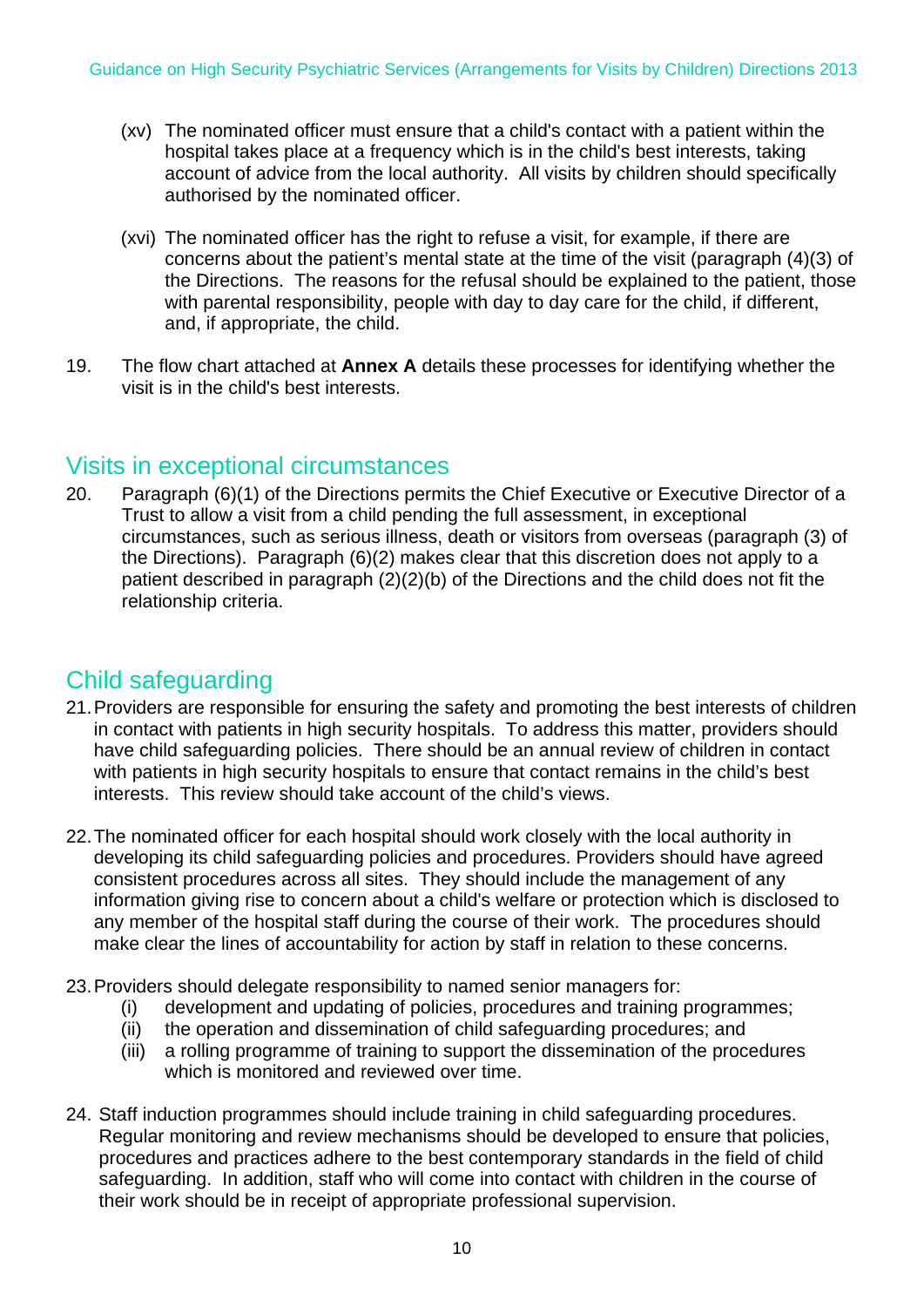#### Other contact with children

25.Patients in high secure hospitals may occasionally have contact with children outside of these arrangements for child visiting, for example, when patients are on medical leave of absence or when patients make a phone call. Providers should have clear and robust procedures in place for making decisions about such contacts in a way that is fair and transparent and in the best interests of the child.

#### Annual report

26. An annual report on the implementation of the directions and the guidance must be submitted on an annual basis (direction 8). This can be included in other reports.

#### Monitoring of the Directions

27. NHS England has mechanisms in place to assure itself of the safety and security of high secure services and will monitor the implementation of the directions through these mechanisms.